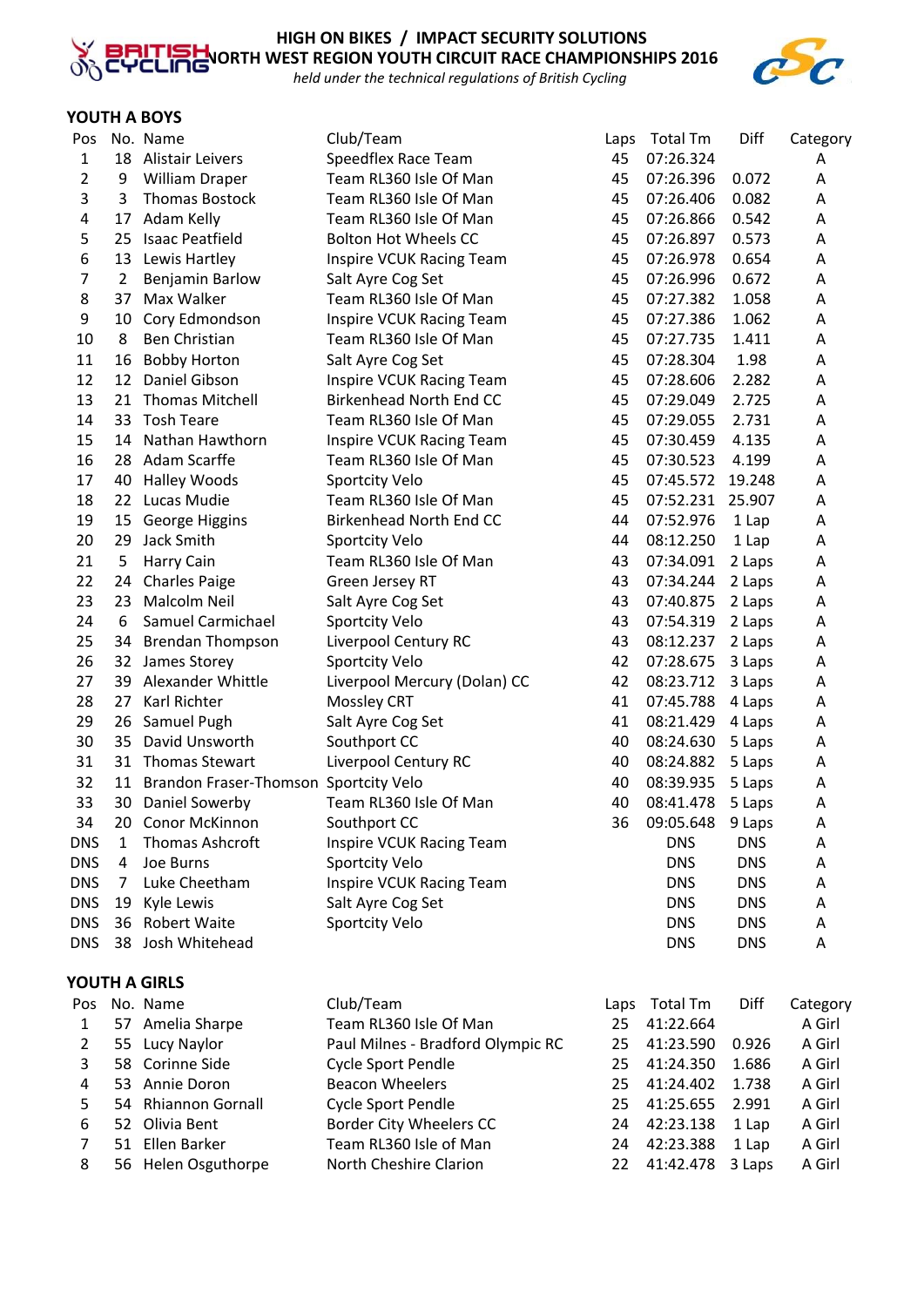

### **HIGH ON BIKES / IMPACT SECURITY SOLUTIONS NORTH WEST REGION YOUTH CIRCUIT RACE CHAMPIONSHIPS 2016**

*held under the technical regulations of British Cycling*



| Pos            |    | No. Name              | Club/Team                    | Laps | <b>Total Tm</b>   | Diff       | Category      |
|----------------|----|-----------------------|------------------------------|------|-------------------|------------|---------------|
| 1              |    | 81 Junior Jackson     | Mossley CRT                  | 25   | 38:11.790         |            | В             |
| $\overline{2}$ | 69 | Robert Donaldson      | Mossley CRT                  | 25   | 38:12.038         | 0.248      | Β             |
| 3              |    | 68 William Corkill    | Team RL360 Isle Of Man       | 25   | 38:29.320         | 17.53      | В             |
| 4              |    | 80 Archie Irving      | <b>Beacon Wheelers</b>       | 25   | 38:29.576         | 17.786     | В             |
| 5              |    | 71 Matti Egglestone   | <b>Beacon Wheelers</b>       | 25   | 39:30.932 01:19.1 |            | В             |
| 6              | 87 | Cameron Pilkington    | Eastlands Velo               | 24   | 38:31.168         | 1 Lap      | B             |
| 7              | 89 | Jack Rutland          | <b>Beacon Wheelers</b>       | 24   | 38:31.452         | 1 Lap      | B             |
| 8              | 86 | Benjamin Peatfield    | <b>Bolton Hot Wheels CC</b>  | 24   | 38:31.610         | 1 Lap      | В             |
| 9              |    | 83 Aaron Lund         | Team RL360 Isle Of Man       | 24   | 38:31.618         | 1 Lap      | В             |
| 10             | 75 | James Harrison        | Team RL360 Isle Of Man       | 24   | 38:31.977         | 1 Lap      | В             |
| 11             | 88 | John Roberts          | Salt Ayre Cog Set            | 24   | 38:34.427         | 1 Lap      | В             |
| 12             |    | 63 Adam Bent          | Border City Wheelers CC      | 24   | 38:35.379         | 1 Lap      | В             |
| 13             |    | 73 Lachlan Hacker     | North Cheshire Clarion       | 24   | 38:38.105         | 1 Lap      | B             |
| 14             | 74 | Tyler Hannay          | Team RL360 Isle Of Man       | 24   | 38:40.249         | 1 Lap      | B             |
| 15             |    | 82 Corrin Leeming     | Team RL360 Isle Of Man       | 23   | 38:22.433         | 2 Laps     | В             |
| 16             |    | 85 James McCracken    | Salt Ayre Cog Set            | 23   | 38:27.944         | 2 Laps     | В             |
| 17             | 67 | <b>Matthew Cooil</b>  | Team RL360 Isle Of Man       | 23   | 38:36.983         | 2 Laps     | В             |
| 18             | 66 | Jack Christian        | Team RL360 Isle Of Man       | 23   | 38:40.381         | 2 Laps     | В             |
| 19             | 92 | Barnaby Walkingshaw   | <b>Beacon Wheelers</b>       | 23   | 38:40.667         | 2 Laps     | B             |
| 20             | 70 | William Dykes         | Salt Ayre Cog Set            | 23   | 39:39.413         | 2 Laps     | B             |
| 21             | 64 | <b>Matthew Black</b>  | Team RL360 Isle Of Man       | 22   | 38:44.044         | 3 Laps     | B             |
| 22             | 65 | Kyle Braun            | <b>Mossley CRT</b>           | 21   | 38:41.020         | 4 Laps     | B             |
| 23             | 79 | Ben Iddon             | Salt Ayre Cog Set            | 20   | 38:21.786         | 5 Laps     | В             |
| 24             |    | 84 Adam McClorey      | North Cheshire Clarion       | 20   | 39:51.290         | 5 Laps     | В             |
| <b>DNF</b>     |    | 77 Adam Hodgkinson    | North Cheshire Clarion       | 11   | 19:23.149         | <b>DNF</b> | B             |
| <b>DNS</b>     |    | 61 Joel Ackers        | Sportcity Velo               |      | <b>DNS</b>        | <b>DNS</b> | B             |
| <b>DNS</b>     |    | 62 Thomas Bates       | Mossley CRT                  |      | <b>DNS</b>        | <b>DNS</b> | B             |
| <b>DNS</b>     |    | 72 Matthew Finegan    | Cycle Sport Pendle           |      | <b>DNS</b>        | <b>DNS</b> | B             |
| <b>DNS</b>     |    | 76 Zack Harrop        | <b>Mossley CRT</b>           |      | <b>DNS</b>        | <b>DNS</b> | B             |
| <b>DNS</b>     |    | 78 Adam Hodgson       | Salt Ayre Cog Set            |      | <b>DNS</b>        | <b>DNS</b> | $\sf B$       |
| <b>DNS</b>     | 90 | Alfie Savage          | <b>Furness Future Flyers</b> |      | <b>DNS</b>        | <b>DNS</b> | B             |
| <b>DNS</b>     | 91 | George Spencer        | Mossley CRT                  |      | <b>DNS</b>        | <b>DNS</b> | B             |
|                |    |                       |                              |      |                   |            |               |
|                |    | YOUTH B GIRLS         |                              |      |                   |            |               |
| Pos            |    | No. Name              | Club/Team                    | Laps | Total Tm          | Diff       | Category      |
| $\mathbf{1}$   |    | 110 Maisy Vasic       | <b>Sportcity Velo</b>        | 25   | 41:23.221         |            | <b>B</b> Girl |
| $\overline{2}$ |    | 102 Eve Barrow        | Salt Ayre Cog Set            | 25   | 41:25.244         | 2.023      | <b>B</b> Girl |
| 3              |    | 101 Niamha Albones    | Liverpool Century RC         | 25   | 41:26.500         | 3.279      | <b>B</b> Girl |
| 4              |    | 103 Melissa Boylin    | <b>Bolton Hot Wheels CC</b>  | 25   | 42:53.936         | 01:30.7    | <b>B</b> Girl |
| 5              |    | 107 Tilly Percy       | Salt Ayre Cog Set            | 24   | 41:35.446         | 1 Lap      | <b>B</b> Girl |
| 6              |    | 109 Kate Taylor       | Cycle Sport Pendle           | 24   | 42:03.505         | 1 Lap      | <b>B</b> Girl |
| 7              |    | 105 Shellan Leeming   | Team RL360 Isle Of Man       | 23   | 42:05.232         | 2 Laps     | <b>B</b> Girl |
| 8              |    | 104 Megan Howarth     | Salt Ayre Cog Set            | 23   | 43:10.586         | 2 Laps     | <b>B</b> Girl |
| 9              |    | 108 Jasmine Pusey     | <b>Cycle Sport Pendle</b>    | 21   | 42:02.594         | 4 Laps     | <b>B</b> Girl |
| 10             |    | 106 Isabelle McKinnon | Southport CC                 | 21   | 42:21.312         | 4 Laps     | <b>B</b> Girl |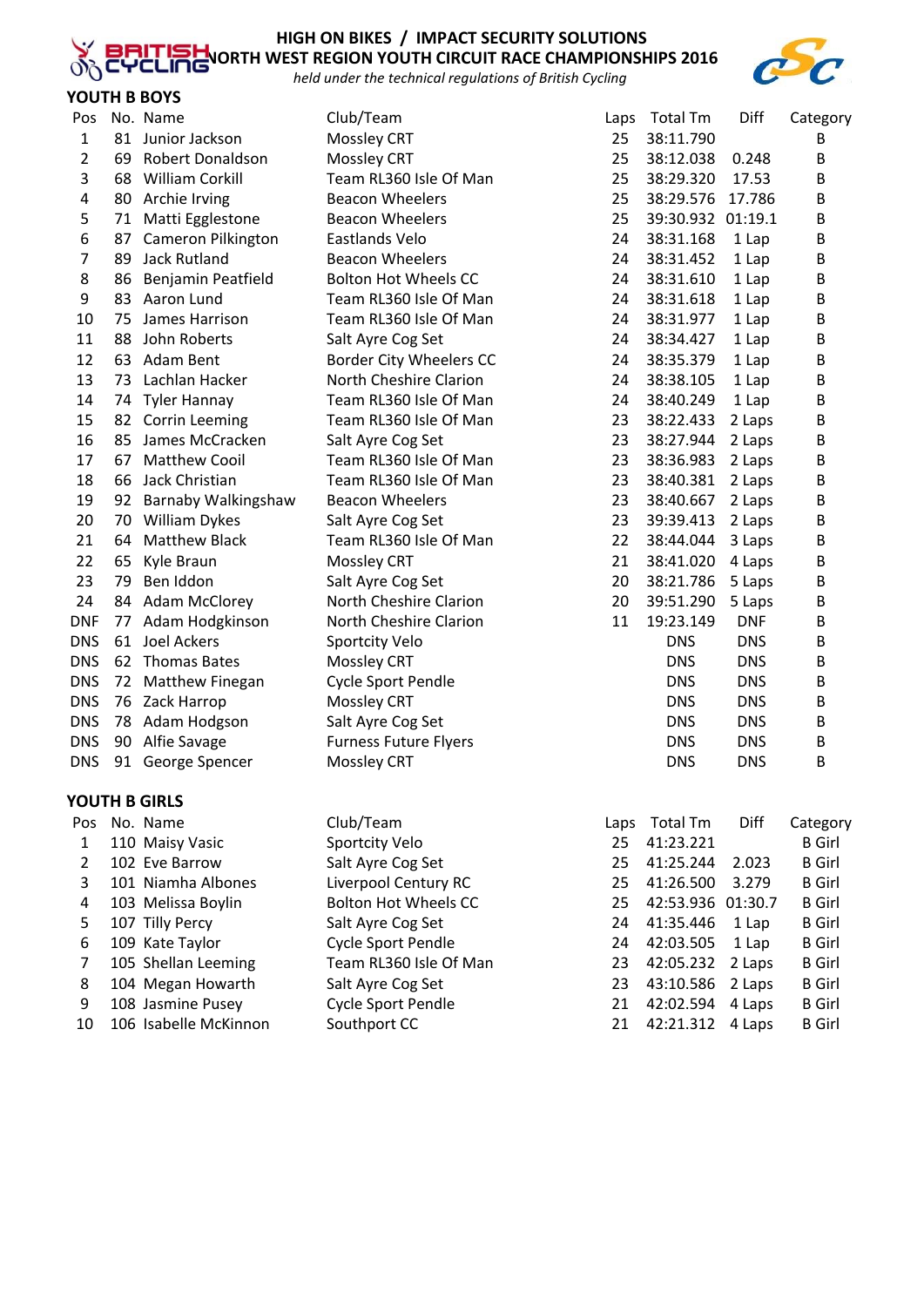# **HIGH ON BIKES / IMPACT SECURITY SOLUTIONS**

**NORTH WEST REGION YOUTH CIRCUIT RACE CHAMPIONSHIPS 2016** *held under the technical regulations of British Cycling*



## **YOUTH C BOYS**

 $\delta$ 

| Pos            | No. Name              | Club/Team                                |    | Laps Total Tm | Diff       | Category     |
|----------------|-----------------------|------------------------------------------|----|---------------|------------|--------------|
| $\mathbf{1}$   | 137 Zachary Walker    | Team RL360 Isle Of Man                   | 20 | 33:18.9       |            | С            |
| 2              | 139 Callum Williams   | Salt Ayre Cog Set                        | 20 | 34:17.5       | 58.606     | $\mathsf C$  |
| 3              | 122 Isaac Atkinson    | Salt Ayre Cog Set                        | 20 | 34:17.5       | 58.613     | C            |
| 4              | 140 Ben Wiggins       | <b>BC Private Member</b>                 | 20 | 34:17.6       | 58.743     | $\mathsf{C}$ |
| 5              | 130 Ralf Holden       | Team RL360 Isle Of Man                   | 19 | 33:49.2       | 1 Lap      | $\mathsf C$  |
| 6              | 135 Thomas Purcell    | Liverpool Century RC                     | 19 | 34:43.3       | 1 Lap      | C            |
| 7              | 128 Scott Fisher      | <b>Furness Future Flyers</b>             | 19 | 33:17.7       | 1 Lap      | $\mathsf C$  |
| 8              | 129 Euan Hacker       | North Cheshire Clarion                   | 18 | 33:30.5       | 2 Laps     | $\mathsf C$  |
| 9              | 131 Harry Ives        | <b>Blackpool Clarion Cycling Club</b>    | 18 | 33:31.0       | 2 Laps     | $\mathsf C$  |
| 10             | 124 Niall Colquitt    | Team RL360 Isle Of Man                   | 18 | 34:11.3       | 2 Laps     | $\mathsf C$  |
| 11             | 123 John Bardsley     | Salt Ayre Cog Set                        | 18 | 34:12.0       | 2 Laps     | C            |
| 12             | 125 James Devereau    | Team RL360 Isle Of Man                   | 18 | 34:12.6       | 2 Laps     | C            |
| 13             | 132 Simeon Kilroy     | North Cheshire Clarion                   | 17 | 34:31.4       | 3 Laps     | $\mathsf C$  |
| 14             | 133 Gareth McClorey   | North Cheshire Clarion                   | 16 | 33:21.7       | 4 Laps     | $\mathsf C$  |
| 15             | 121 Saul Ashton       | <b>Blackpool Youth Cycle Association</b> | 16 | 33:51.1       | 4 Laps     | $\mathsf C$  |
| 16             | 136 Noah Tonry        | <b>Blackpool Youth Cycle Association</b> | 16 | 35:31.6       | 4 Laps     | $\mathsf C$  |
| 17             | 126 Christopher Eaves | North Cheshire Clarion                   | 15 | 33:50.8       | 5 Laps     | C            |
| <b>DNS</b>     | 127 Dylan Edwards     | Salt Ayre Cog Set                        |    | <b>DNS</b>    | <b>DNS</b> | $\mathsf C$  |
|                | DNS 134 Eddie McHugh  | <b>Team Terminator</b>                   |    | <b>DNS</b>    | <b>DNS</b> | $\mathsf{C}$ |
|                | YOUTH C GIRLS         |                                          |    |               |            |              |
|                | Pos No. Name          | Club/Team                                |    | Laps Total Tm | Diff       | Category     |
| 1              | 148 Leah Wilcox       | <b>Mossley CRT</b>                       | 19 | 34:43.5       |            | C Girl       |
| $\overline{2}$ | 149 Emilia Wood       | Salt Ayre Cog Set                        | 19 | 34:48.5       | 5.017      | C Girl       |
| 3              | 147 Nancye Roberts    | Salt Ayre Cog Set                        | 18 | 33:20.1       | 1 Lap      | C Girl       |
| 4              | 142 Erin Corrigan     | <b>Mossley CRT</b>                       | 18 | 33:33.0       | 1 Lap      | C Girl       |
| 5              | 146 Kiera Prentice    | Team RL360 Isle Of Man                   | 18 | 34:12.6       | 1 Lap      | C Girl       |
| 6              | 145 Hannah McClorey   | North Cheshire Clarion                   | 17 | 34:00.4       | 2 Laps     | C Girl       |
| 7              | 143 Kitty Cunniffe    | Southport CC                             | 17 | 34:35.7       | 2 Laps     | C Girl       |
| 8              | 144 Mairi Harrison    | Team RL360 Isle Of Man                   | 16 | 33:52.0       | 3 Laps     | C Girl       |
| <b>DNS</b>     | 141 Evelina Black     | Eastlands Velo                           |    | <b>DNS</b>    | <b>DNS</b> | C Girl       |